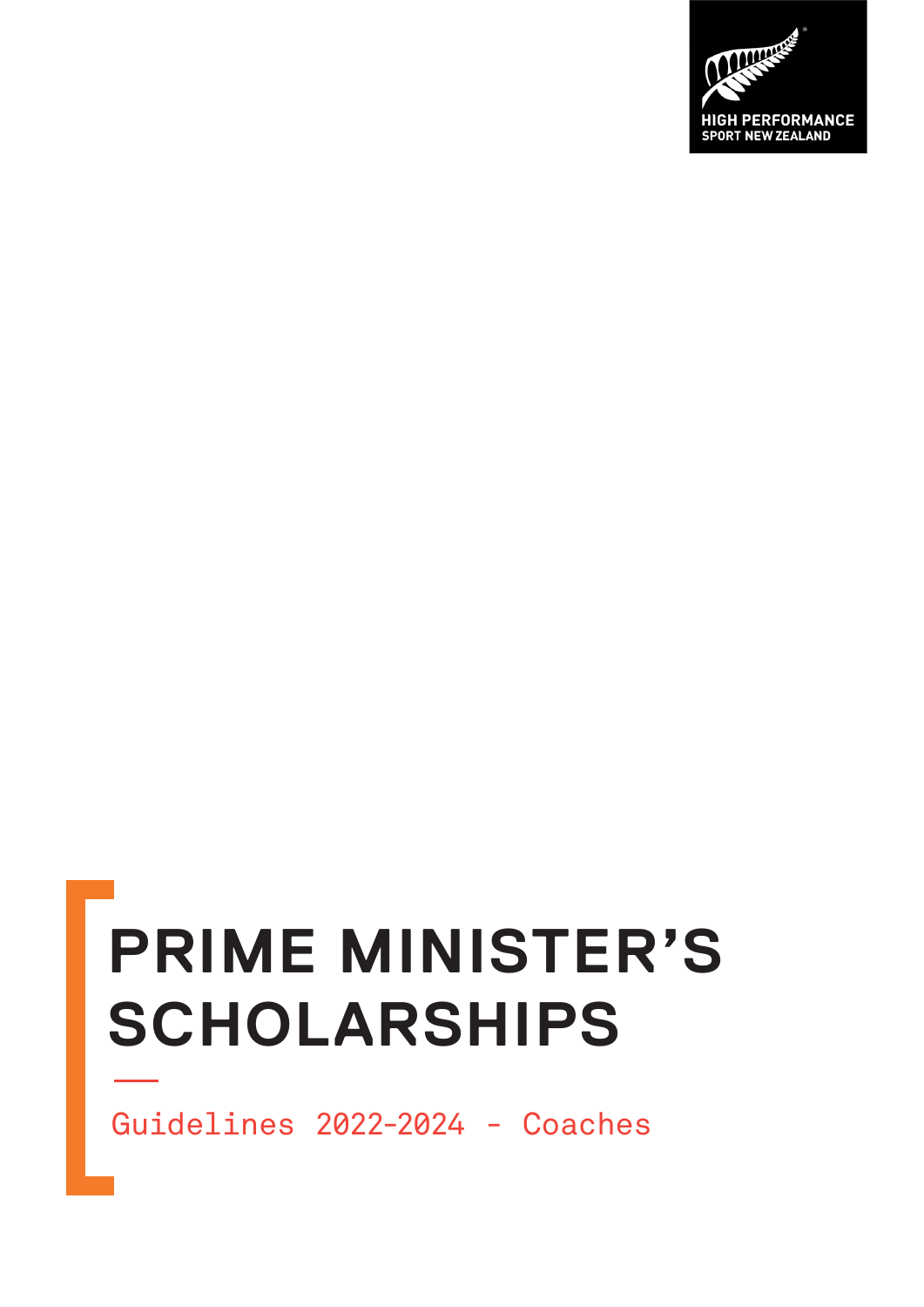## **CONTENTS**

| $\label{prop:1} \mbox{Introduction} \,\, \ldots \,\, \ldots \,\, \ldots \,\, \ldots \,\, \ldots \,\, \ldots \,\, \ldots \,\, \ldots \,\, \ldots \,\, \ldots \,\, \ldots \,\, \ldots \,\, \ldots \,\, \ldots \,\, \ldots \,\, \ldots \,\, \ldots \,\, \ldots \,\, \ldots \,\, \ldots \,\, \ldots \,\, \ldots \,\, \ldots \,\, \ldots \,\, \ldots \,\, \ldots \,\, \ldots \,\, \ldots \,\, \ldots \,\, \ldots \,\, \ldots \,\, \ldots \,\, \ldots \,\, \ldots \,\,$ |  |
|-------------------------------------------------------------------------------------------------------------------------------------------------------------------------------------------------------------------------------------------------------------------------------------------------------------------------------------------------------------------------------------------------------------------------------------------------------------------|--|
|                                                                                                                                                                                                                                                                                                                                                                                                                                                                   |  |
|                                                                                                                                                                                                                                                                                                                                                                                                                                                                   |  |
|                                                                                                                                                                                                                                                                                                                                                                                                                                                                   |  |
|                                                                                                                                                                                                                                                                                                                                                                                                                                                                   |  |
|                                                                                                                                                                                                                                                                                                                                                                                                                                                                   |  |
|                                                                                                                                                                                                                                                                                                                                                                                                                                                                   |  |
|                                                                                                                                                                                                                                                                                                                                                                                                                                                                   |  |
|                                                                                                                                                                                                                                                                                                                                                                                                                                                                   |  |
|                                                                                                                                                                                                                                                                                                                                                                                                                                                                   |  |
|                                                                                                                                                                                                                                                                                                                                                                                                                                                                   |  |
|                                                                                                                                                                                                                                                                                                                                                                                                                                                                   |  |
|                                                                                                                                                                                                                                                                                                                                                                                                                                                                   |  |
|                                                                                                                                                                                                                                                                                                                                                                                                                                                                   |  |
|                                                                                                                                                                                                                                                                                                                                                                                                                                                                   |  |
|                                                                                                                                                                                                                                                                                                                                                                                                                                                                   |  |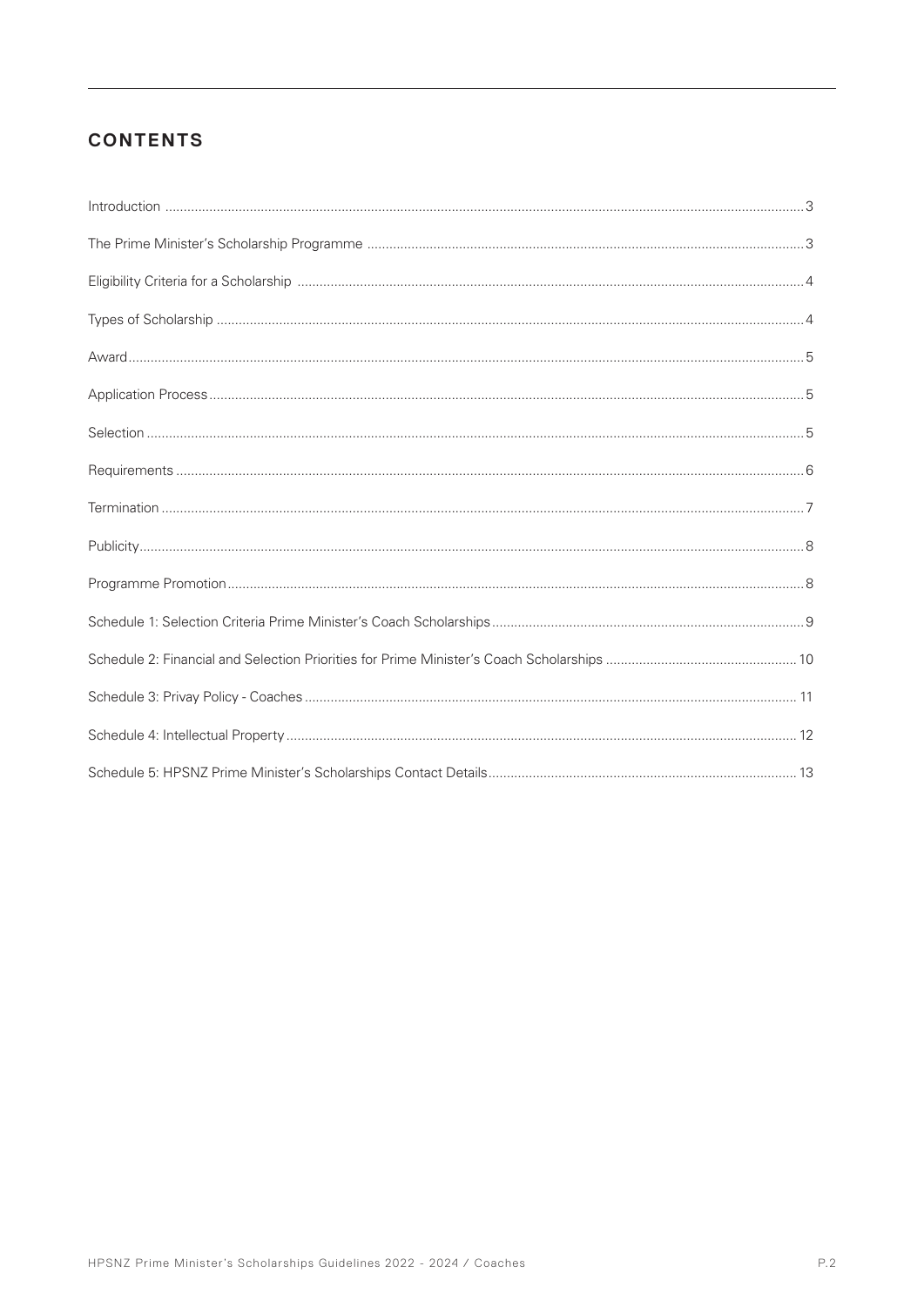## **1. INTRODUCTION**

- 1.1 High Performance Sport New Zealand (HPSNZ) has the responsibility of allocating investment (financial, expertise and capability support) to partner organisations such as National Sports Organisations (NSOs) and Peak Bodies (NZOC, PNZ) that will enable HPSNZ to achieve its vision and investment objectives on behalf of the New Zealand Government.
- 1.2 These guidelines sets out the conditions by which the Prime Minister's Athlete Scholarship Programme operates and is written for National Sporting Organisations (NSOs), potential applicants and current scholarship recipients.
- 1.3 Please refer to HPSNZ's Glossary of Terms for clarification of terms and definitions within this document.

## 2. THE PRIME MINISTER'S SCHOLARSHIP PROGRAMME

- 2.1 The Prime Minister's Scholarship Programme is a New Zealand Government initiative established in 2000. Currently there are scholarship programmes for:
	- Athletes
	- Coaches
	- Support Team
	- Officials
- 2.2 The programme supports professional development activities related to the purpose of the scholarships, and will only be awarded where the applicant has clearly identified their learning and development priorities and these are recorded in their Professional Development plan.
- 2.3 The purpose of the Coach Scholarships programme is to invest in education opportunities to enable world leading performance from New Zealand's top athletic talent, by prioritising resources for increasing expertise that will directly impact athlete performance and enable the sustainability of our coaching talent pool.
- 2.4 Examples of activities supported by the programme include: multi-sport or cross-sport coach and leader development initiatives, accreditation requirements, business coaching, mentoring, training, internships, conferences, study visits, observations at key sporting events, discussions on 'best' practice, on-the-job shadowing, participation in peer network activities, participation in international committees or working groups, peer review of professional work, travel, accommodation, incidentals and in some cases limited reimbursement for lost income.
- 2.5 Scholarships do not support sport coaching, service delivery, membership fees for professional bodies or industry groups, or the purchase of any equipment associated with the applicant's vocation, job role or as a requirement for the project.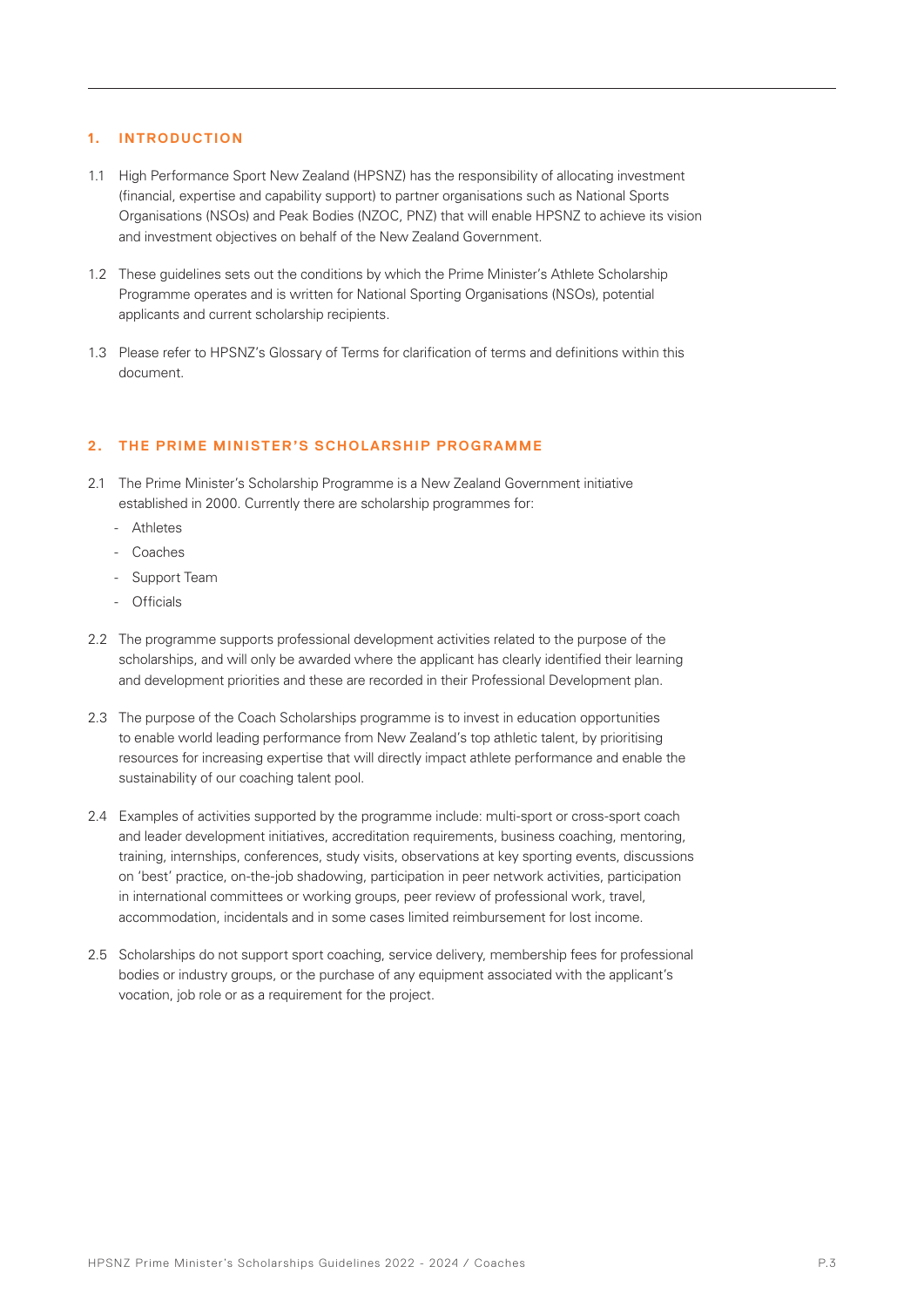## **3. ELIGIBILITY CRITERIA FOR A SCHOLARSHIP**

- 3.1 The applicant must satisfy all of the following criteria:
	- a. Be either a coach working with high performance athletes, or working directly in a high performance environment; or an NSO HP Leader who applies for a scholarship on behalf of coaches in their NSO; or an HPSNZ Coaching Team member who applies for a scholarship on behalf of coaches from across a number of sports.
	- b. Be endorsed by their NSO and/or HPSNZ leading up to and during the scholarship.
	- c. Where applicable, be endorsed by the applicant's High Performance Coach Consultant and/ or Performance Team Leader.
	- d. Be acknowledged in a NSO's High Performance plan, Coaching plan or be identified by their NSO or HPSNZ as an emerging talent who will impact high performance sport within the next 5 years.
	- e. For individual applications, have an up-to-date Professional Development plan.
	- f. For group applications, have an up-to-date Group Development plan, HP Coaching Plan or strategy.
	- g. Have demonstrated commitment to their NSO's education and development pathways (if available).
	- h. Submit a complete application including required endorsements and supporting information.
	- i. Have no outstanding scholarship requirements.
- 3.2 Projects must satisfy all of the following criteria:
	- a. Be endorsed by the applicant's NSO and/or HPSNZ leading up to and during the scholarship.
	- b. Where applicable, be endorsed by the applicant's High Performance Coach Consultant and/ or Performance Team Leader.
	- c. Be part of the applicant's Professional Development plan.
	- d. For group projects, these must be aligned to an overarching coaching strategy or Group Development plan.
	- e. Positively impact athlete performance or coaching on the world stage.
	- f. Be over and above:
		- i. The coaching component of the applicant's role;
		- ii. Opportunities available from HPSNZ.

## **4. TYPES OF SCHOLARSHIP**

- 4.1 There are two types of scholarships:
	- a. Individual scholarships for individuals who meet the eligibility criteria and which focus on individual professional development requirements.
	- b. Group scholarships for two or more people who all meet the eligibility criteria and which focus on a shared set of professional development requirements. Typically these would be NSO Strategic coaching scholarships, or collaborative cross sport scholarships (largely HPSNZ led).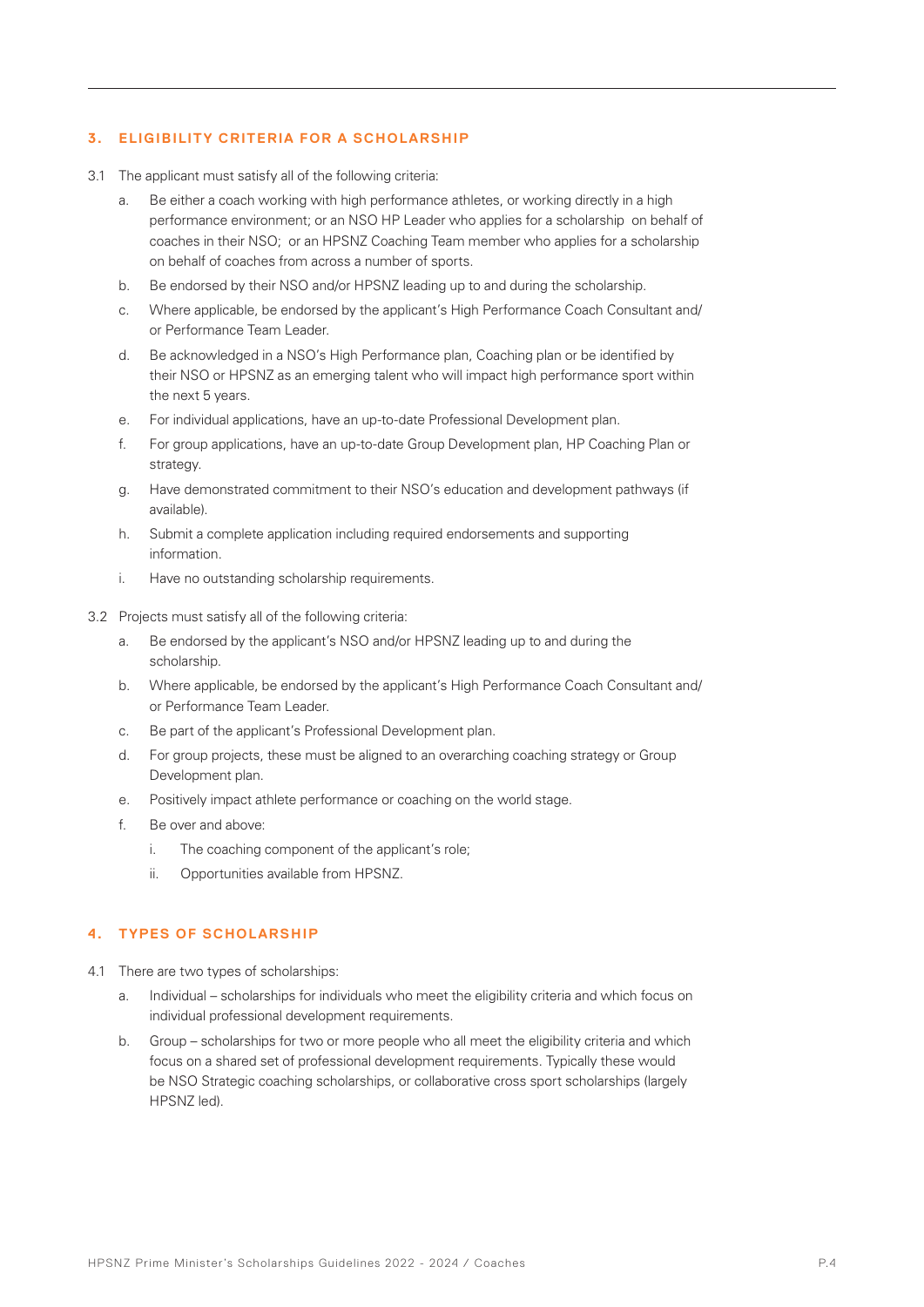#### **5. AWARD**

5.1 A likely maximum of \$50,000 per year is available per scholarship for a maximum of 4 years.

#### **6. APPLICATION PROCESS**

- 6.1 The Prime Minister's Scholarship Programme Guide is available on the HPSNZ website hpsnz.org.nz/resources/prime-minister-scholarships/
- 6.2 NSOs are required to publicise, endorse and in some cases prioritise applications.
- 6.3 Applicants who have met the eligibility criteria (section 4) should contact their NSO or HPSNZ as each organisation may have their own eligibility criteria.
- 6.4 Applications are made online via the HPSNZ Prime Minister's Scholarship management system at scholarships.hpsnz.org.nz.
- 6.5 HPSNZ will be offering two scholarship intakes per annum:
	- a. The primary intake (1) being December annually for activities taking place from February to December the following year.
	- b. The secondary intake (2) being May for activities taking place from July to January.
	- c. The above intakes are subject to available Prime Minister's Scholarship Programme funds.
- 6.6 Scholarship application closing dates:
	- a. The scholarship application closing date for intake 1 is as stipulated by your NSO but no later than the programme deadline of 5pm, November 30. Early applications are appreciated but will not be considered until after the closing date.
	- b. The scholarship application closing date for intake 2 is as stipulated by your NSO but no later than the programme deadline of 5pm, April 30. Likewise, early applications are appreciated but will not be considered until after the closing date.
- 6.7 Applications received throughout the year outside the stipulated intakes may only be considered at the discretion of HPSNZ on a case-by-case basis and if funds permit. All applications made at this time must include a sufficient explanation as to the requirement to be assessed outside of the application period of intakes 1 and 2.
- 6.8 Please note: investment will not be provided for applicants who receive alternative funding for the scholarship activity except where this funding does not meet the full cost of this activity.

## **7. SELECTION**

- 7.1 Selection Process
	- a. Applications are assessed by a HPSNZ assessment panel comprising a broad high performance skill set in areas such as: capability development, high performance programme management, high performance coaching.
	- b. NSOs, HPSNZ and/or scholarship applicants may be required to attend an interview,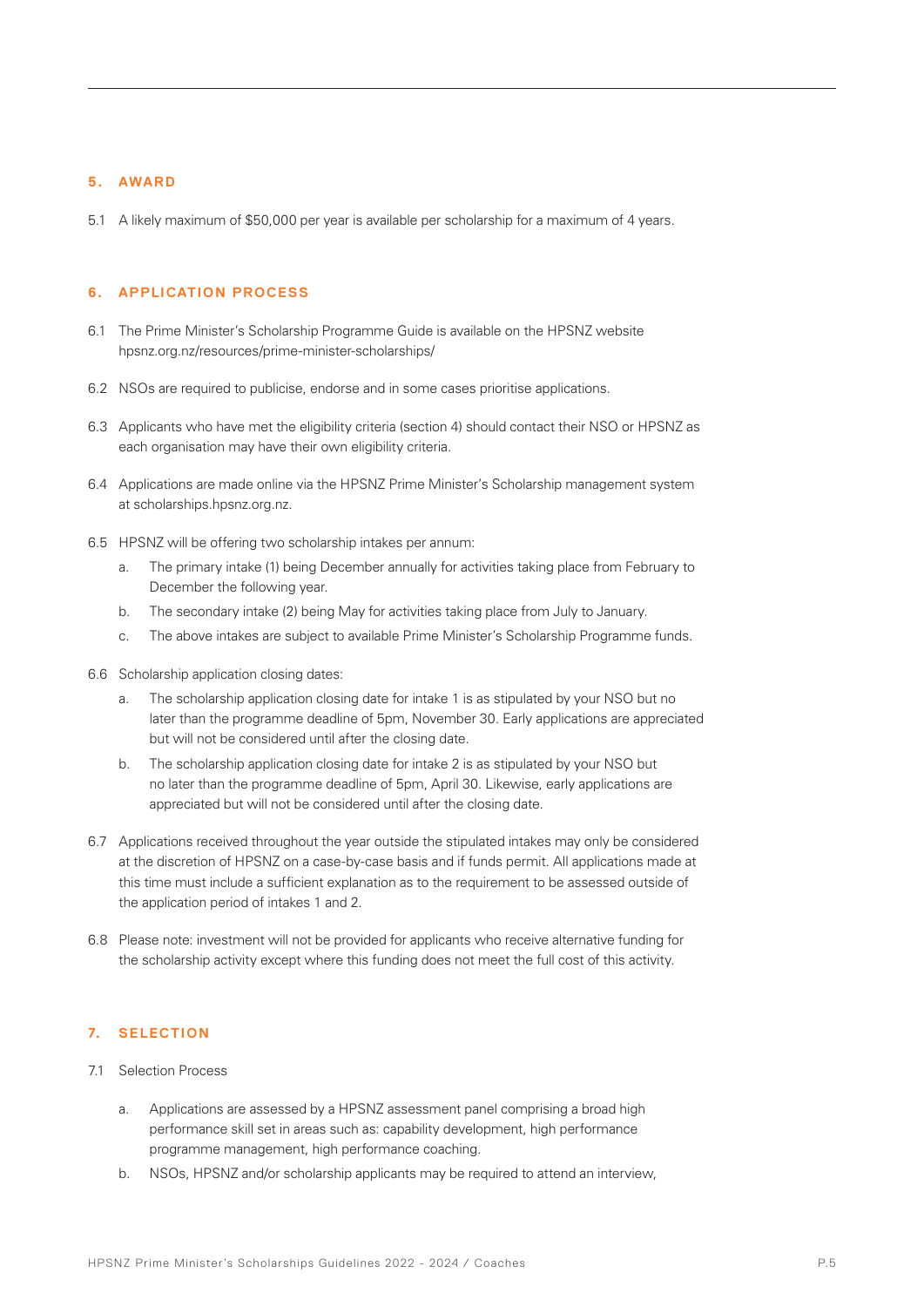particularly with high-cost applications. Interview travel expenses will be reimbursed by HPSNZ.

c. Advice regarding application quality, linked to the key criteria in Schedules 1 and 2, may be sought by HPSNZ from specialists in the relevant field.

#### 7.2 Selection Criteria

a. Prime Minister's Coach Scholarship applications are evaluated against the criteria and priorities outlined in Schedules 1 and 2.

## 7.3 Selection Outcome

- a. Applications will be assessed and determined as one of the following:
	- i. Awarded
	- ii. Awarded in part and/or with conditions
	- iii. Shortlisted pending further information
	- iv. Declined
- b. HPSNZ will notify applicants and NSOs in writing of the assessment outcome within 4 weeks of the application closing date.

## **8. REQUIREMENTS**

#### 8.1 Investment

- a. HPSNZ will send investment schedules for all approved scholarships to the relevant organisations for signing. Payment will be made upon HPSNZ receiving the signed investment schedules and the achievement of any required conditions or milestones throughout the period of the scholarship.
- b. The NSO or HPSNZ is required to distribute investments awarded for each approved scholarship.
- c. Unspent investments at the completion or termination of the scholarship must be returned to HPSNZ within 4 weeks of it being completed or terminated.

## 8.2 Tax

- a. Prime Minister's Scholarship funding attracts GST.
- b. Items budgeted in applications should exclude GST.
- c. GST and income tax obligations are the responsibility of the scholarship recipient.
- d. HPSNZ recommends advice is sought from the Inland Revenue Department.

## 8.3 Scholarship Management

- a. The scholarship recipient, NSO and/or HPSNZ are jointly responsible for ensuring the scholarship is completed as per this document and as stated in the application or otherwise as agreed to with HPSNZ.
- b. Changes to scholarships may require the completion of a National Moderation process (contact the Prime Minister's Scholarships Team to initiate this process). HPSNZ is under no obligation to approve the requested change.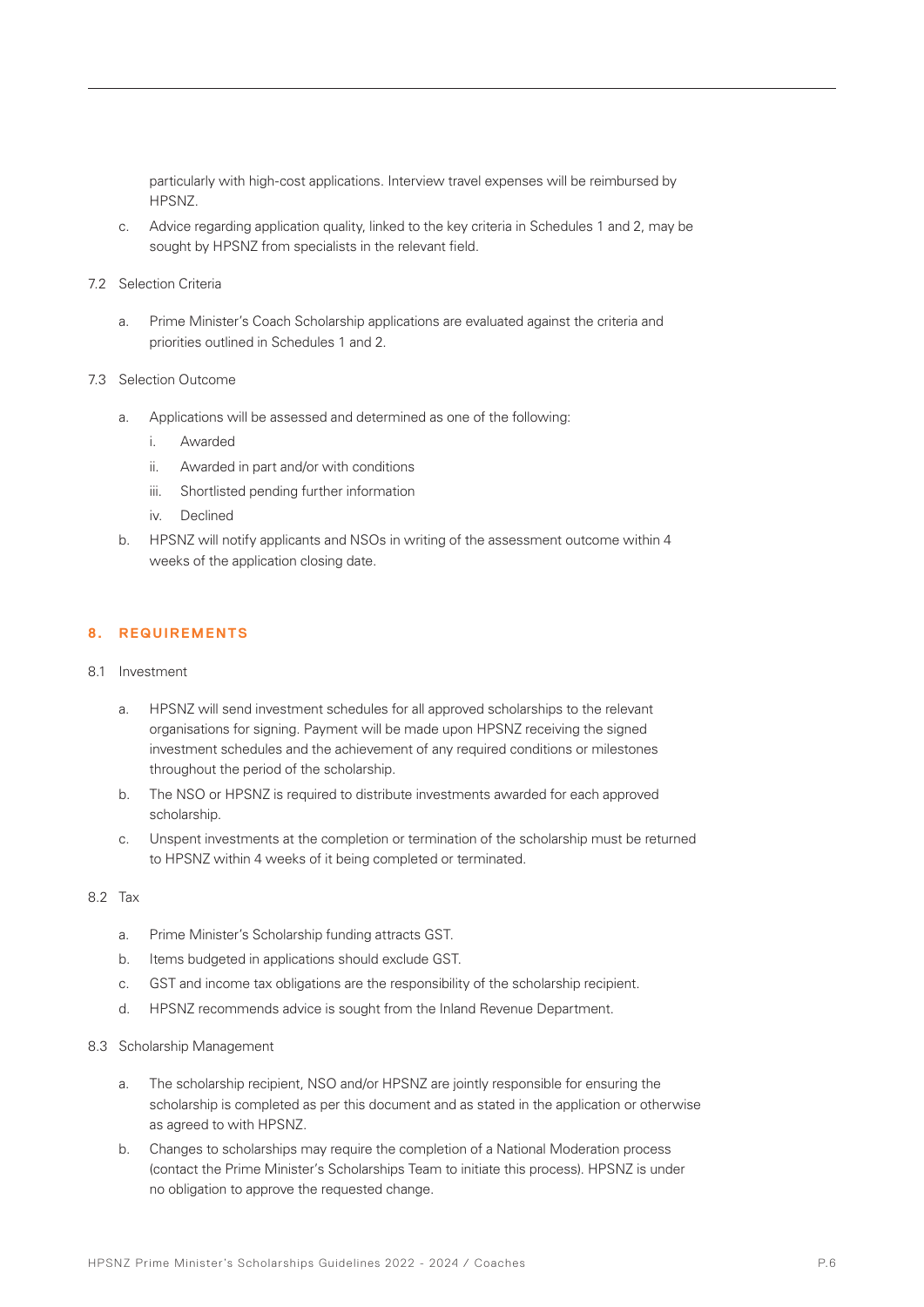## 8.4 Reporting

- a. A report from each NSO/HPSNZ and scholarship recipient is required within 4 weeks of an approved scholarship being completed.
- b. Reporting requirements for awarded scholarships are outlined in the scholarship confirmation email. Scholarship reports are to be submitted via email to pmscholarships@ hpsnz.org.nz.
- c. The reporting template is included in the scholarship confirmation email and is also available on the HPSNZ website.
- d. Interim reports, particularly for high-cost and multi-year scholarships, may be required. In these instances, HPSNZ will specify the reporting frequency and format, which may include independent review at HPSNZ's expense
- e. Scholarship recipients may be required to write, be interviewed for, or present at information-sharing opportunities such as HPSNZ forums, discipline-specific conferences or publications, or attend a Prime Minister's Scholarship certificate presentation.

## 8.5 Intellectual Property

- a. The full conditions concerning intellectual property are set out in Schedule 4. Although this schedule applies in all circumstances, some of the main points are set out below in brief for your easy reference:
- b. Information contained in an application or scholarship report may be used by HPSNZ for publicity purposes or for information sharing.
- c. The intellectual property is owned by the scholarship recipient and/or NSO and/or HPSNZ (as agreed between them).
- d. HPSNZ may use at no cost the intellectual property to provide benefits across the high performance system.
- e. HPSNZ may choose to place some limitations around the broader publication or information transfer for information gained as a result of the Prime Minister's Scholarship because HPSNZ and/or the related NSO believe that this information provides a competitive advantage for New Zealand athletes.

#### 8.6 Auditing and Monitoring

a. In order to satisfy New Zealand Government audit and monitoring requirements, NSOs and HPSNZ may be subject to 'spot checks', where evidence of compliance with the requirements outlined in section 8 will need to be provided.

## **9. TERMINATION**

- 9.1 HPSNZ may terminate a scholarship immediately if:
	- a. The objectives of the scholarship have not been met, and/or
	- b. The objectives of the scholarship are unlikely to be met within the timeframe of the scholarship, and/or
	- c. NSO or HPSNZ endorsement is withdrawn from the scholarship, and/or
	- d. The recipient is no longer coaching.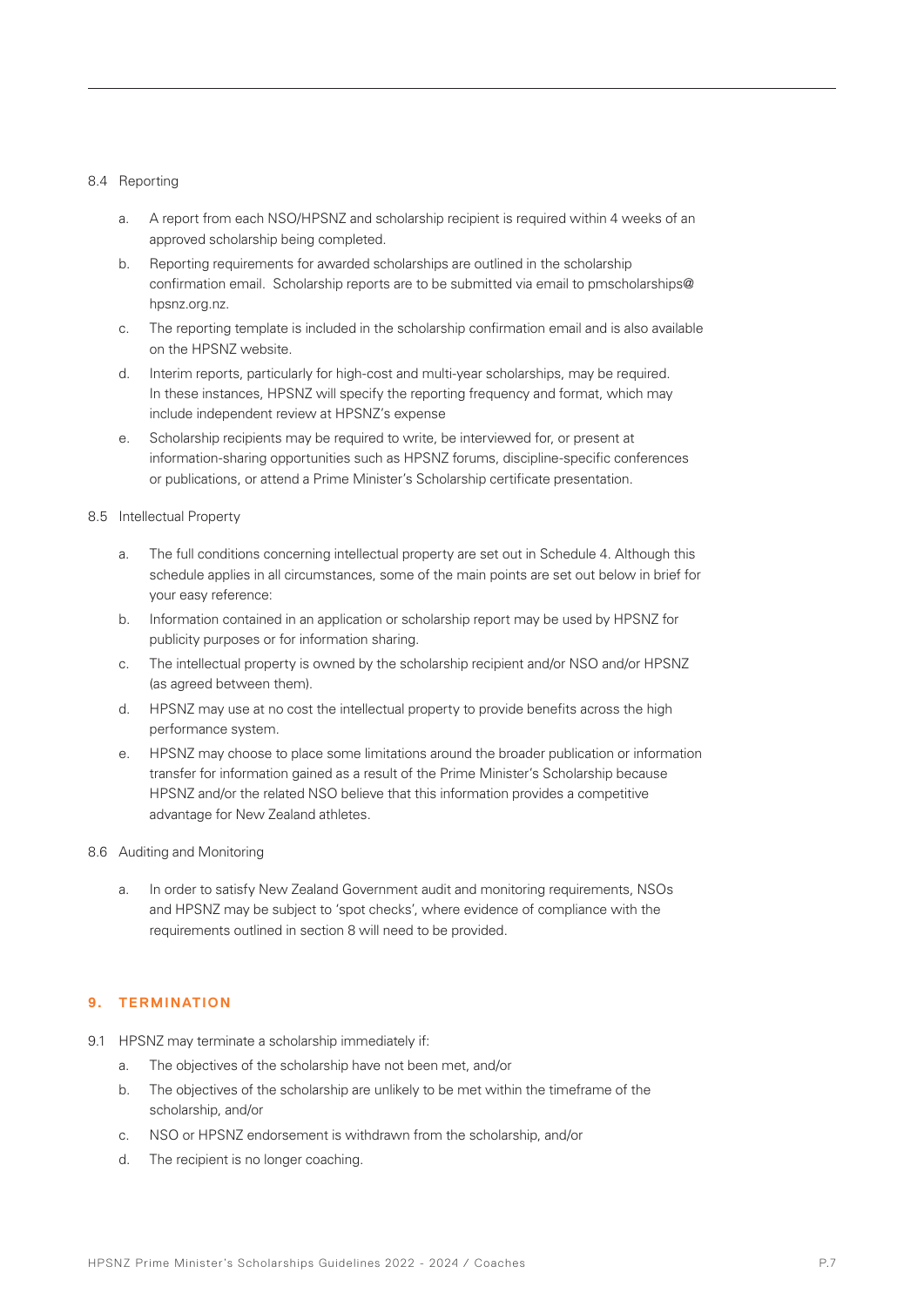## **10. PUBLICITY**

- 10.1 The Minister for Sport and Recreation publicly announces scholarship recipients. Prior to this announcement, selection outcomes are to remain strictly confidential.
- 10.2 HPSNZ is to be acknowledged in any publication of any work or any activities funded by the scholarship.

## **11. PROGRAMME PROMOTION**

- 11.1 HPSNZ may use images of recipients to promote the Prime Minister's Scholarship Programme at no charge.
- 11.2 HPSNZ may use recipients to promote the Prime Minister's Scholarship Programme at no charge (for example, presenting certificates at a Prime Minister's Scholarship certificate presentation evening).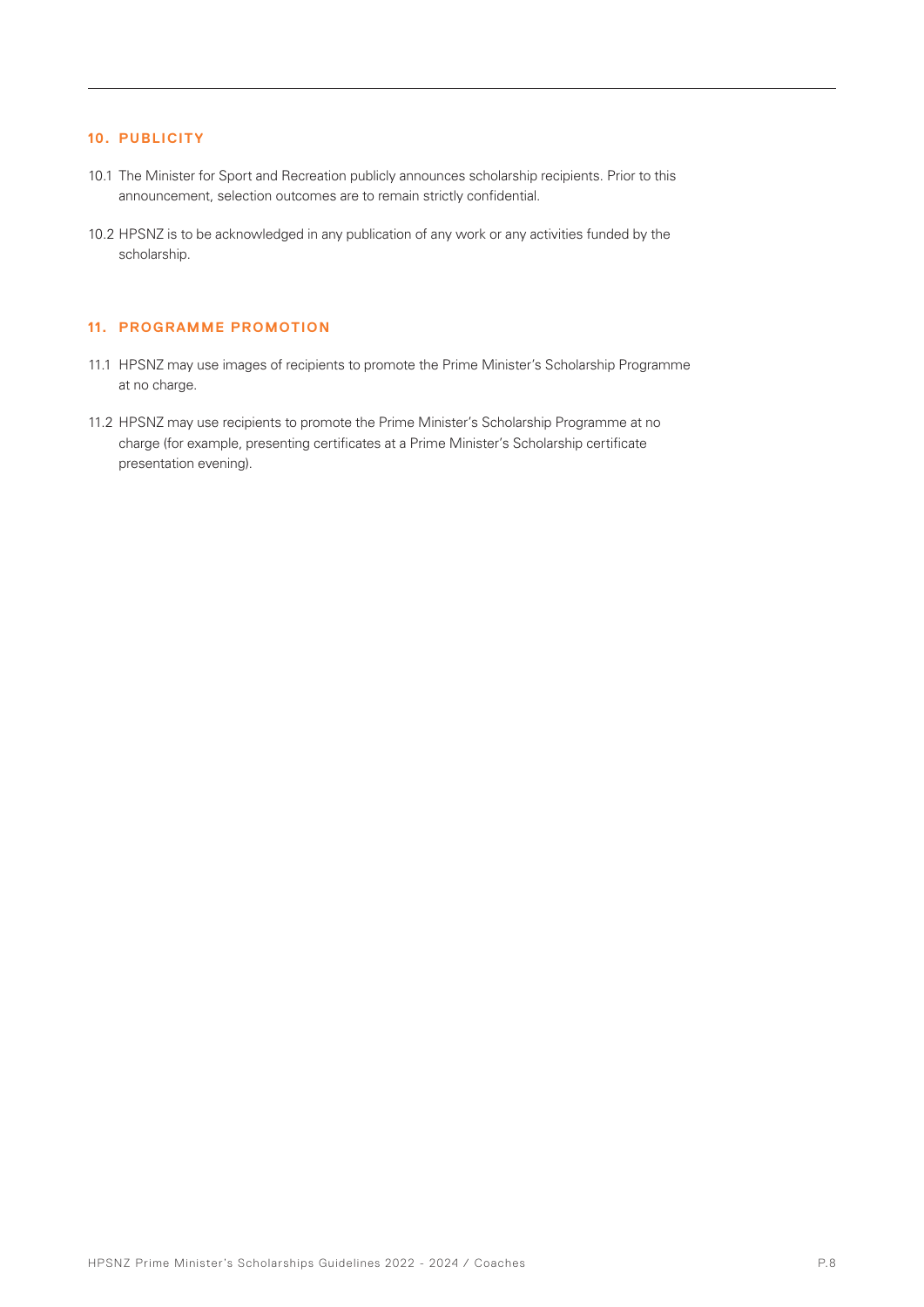# **SCHEDULE 1: SELECTION CRITERIA PRIME MINISTER'S COACH SCHOLARSHIPS**

Applications are scored in three weighted categories against some key selection criteria as outlined below in order to meet available financial resources. These criteria may not be weighted evenly and other selection criteria may be considered.

| <b>CATEGORY</b>                                                                     | <b>WEIGHTING</b> | <b>KEY SELECTION CRITERIA CONSIDERED</b>                                                                                                                                                                                                                                                                                                           |  |
|-------------------------------------------------------------------------------------|------------------|----------------------------------------------------------------------------------------------------------------------------------------------------------------------------------------------------------------------------------------------------------------------------------------------------------------------------------------------------|--|
| <b>Importance of</b><br>the applicant(s)<br>to the NSO and<br><b>HPSNZ</b>          | 40%              | <b>Past</b><br>Contribution (value, commitment and/or longevity) to the NSO and high<br>performance sport<br>Receipt and impact of previous scholarships and funding<br><b>Present</b><br>Role(s) within the NSO and high performance sport<br>Knowledge, skills and qualifications<br><b>Future</b><br>Potential to impact high performance sport |  |
| <b>Importance of</b><br>the project to<br>the applicant(s),<br><b>NSO and HPSNZ</b> | 30%              | Link to the professional development needs of the applicant(s)<br>Link to NSO High Performance plan, query or issue<br>Benefit to other sports<br>Likelihood of the project being implemented and completed as stated<br>Value for money                                                                                                           |  |
| <b>Importance to</b><br><b>HPSNZ Vision</b>                                         | 30%              | Level of impact on HPSNZ's Vision                                                                                                                                                                                                                                                                                                                  |  |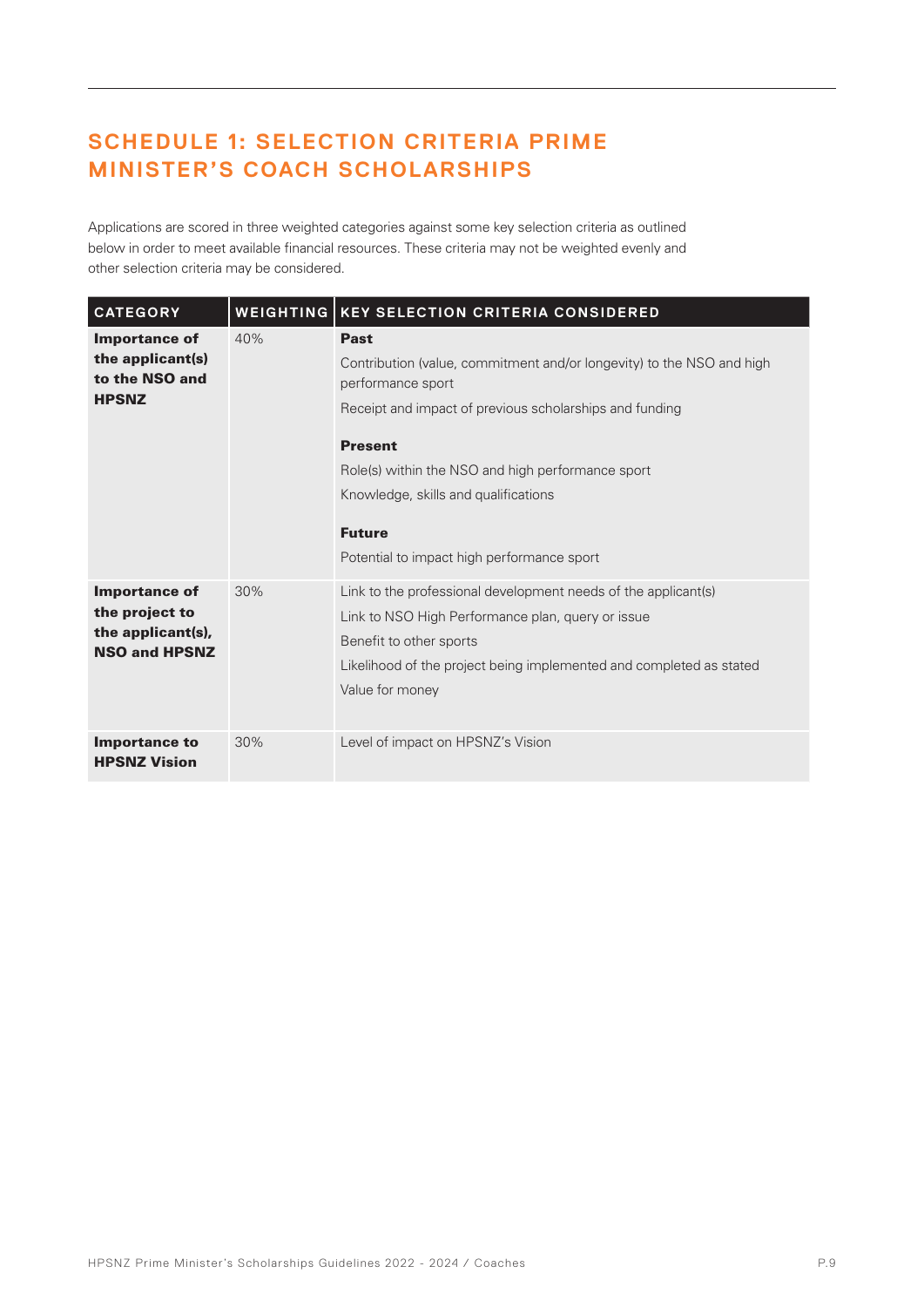# **SCHEDULE 2: FINANCIAL AND SELECTION PRIORITIES FOR PRIME MINISTER'S COACH SCHOLARSHIPS**

The following table outlines the approximate values allocated across the Prime Minister's Coach Scholarship Programme, the possible maximum investment value per application, and the selection priorities associated with these.

| <b>APPROXIMATE</b><br><b>PROGRAMME</b><br><b>INVESTMENT</b> | LIKELY MAXIMUM<br><b>INVESTMENT PER</b><br><b>APPLICATION</b> | <b>SELECTION PRIORITIES</b>                                          |
|-------------------------------------------------------------|---------------------------------------------------------------|----------------------------------------------------------------------|
| \$1,200,000                                                 | Up to \$50,000                                                | Sport led strategic development initiatives from Podium sports       |
|                                                             |                                                               | Sport led strategic development initiatives from Aspirational sports |
|                                                             |                                                               | Cross sport programmes endorsed by HPSNZ                             |
|                                                             |                                                               | Individual applications from supported Coaches                       |
|                                                             |                                                               | Applications from other supported Sports.                            |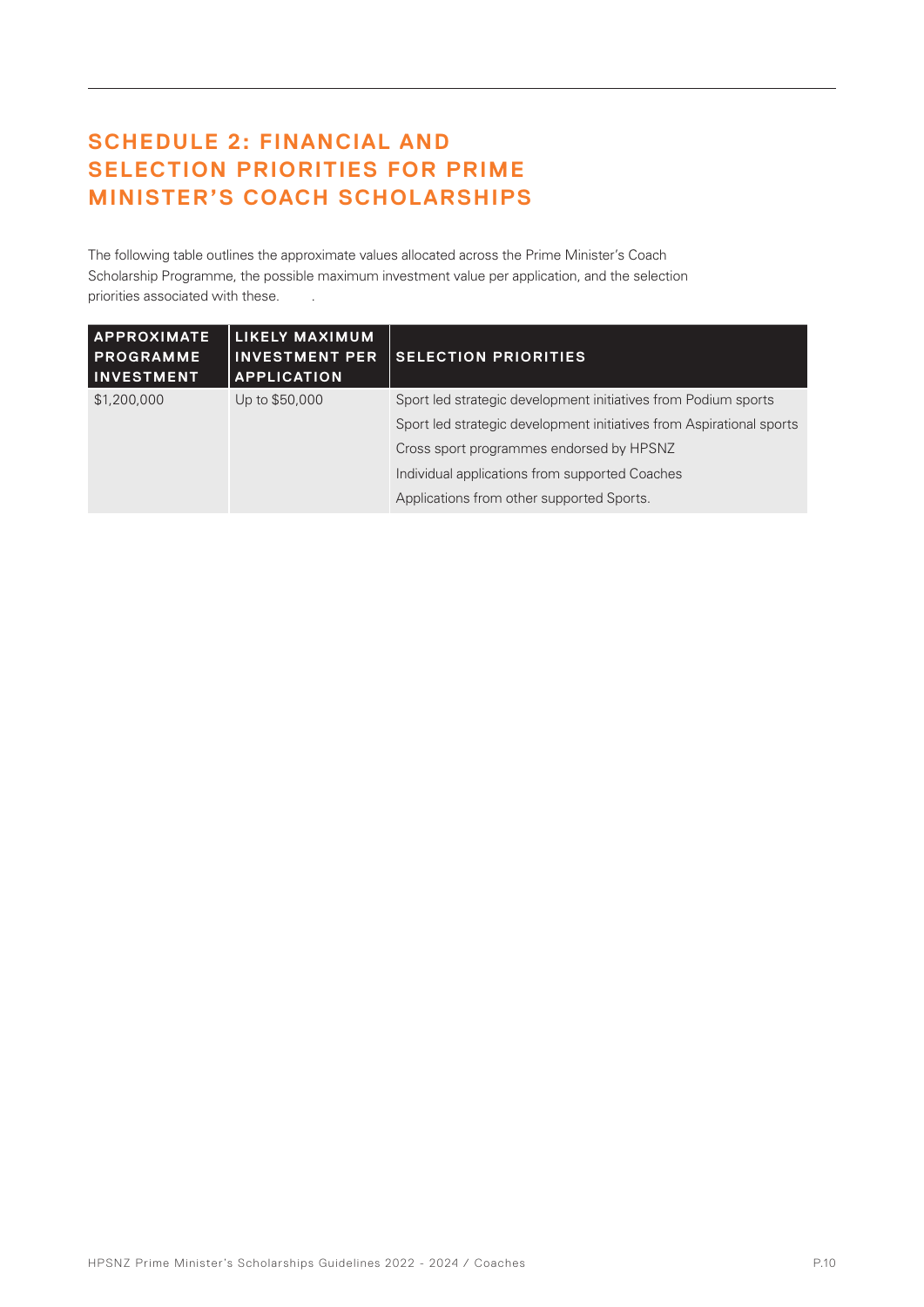## **SCHEDULE 3: PRIVAY POLICY - COACHES**

## **PURPOSE OF COLLECTING THE INFORMATION**

Our collection of information in the application form is to enable the Prime Minister's Scholarship Programme panel to assess your application for a scholarship. Sport NZ will also use the information from all application forms to enable ongoing assessment of the effectiveness of the programme, and to monitor the pathway of successful Coaches. This information may then be applied to developing successful Coaches.

#### **CONSEQUENCES OF NOT PROVIDING ALL THE INFORMATION REQUESTED**

The panel will not accept incomplete applications. The panel may contact you to obtain the missing information, but this will not always occur.

#### **WHO WE GIVE YOUR INFORMATION TO**

Your application form will first be given to your NSO for endorsement. Applications endorsed by the relevant NSO are then assessed by the Prime Minister's Scholarship Programme panel consisting of HPSNZ personnel and, as required, an independent panel member.

Successful applications are given to HPSNZ who use the biographical information in their annual awards ceremonies. NSOs also receive copies of successful applications to monitor the implementation of the programme.

## **WHERE YOU CAN ACCESS YOUR INFORMATION**

Your application information will be held by HPSNZ. You can request this information at any time by writing to:

HP Investment Support Manager PO Box 302563 North Harbour Auckland City 0751

If any information is inaccurate, contact HPSNZ at the above address. HPSNZ will review the information, and correct it where it agrees. If HPSNZ does not agree, you can attach a statement noting your views about the accuracy of the information held.

HPSNZ will also contact the relevant NSO to advise them of any inaccuracies in your information or to ensure a copy of your statement is attached to the information they hold about you.

#### **HOW LONG WE KEEP YOUR INFORMATION**

Because we use the applications to track the pathways of successful Coaches, and then apply that information where appropriate to developing Coaches, we need to retain your information for up to 10 years.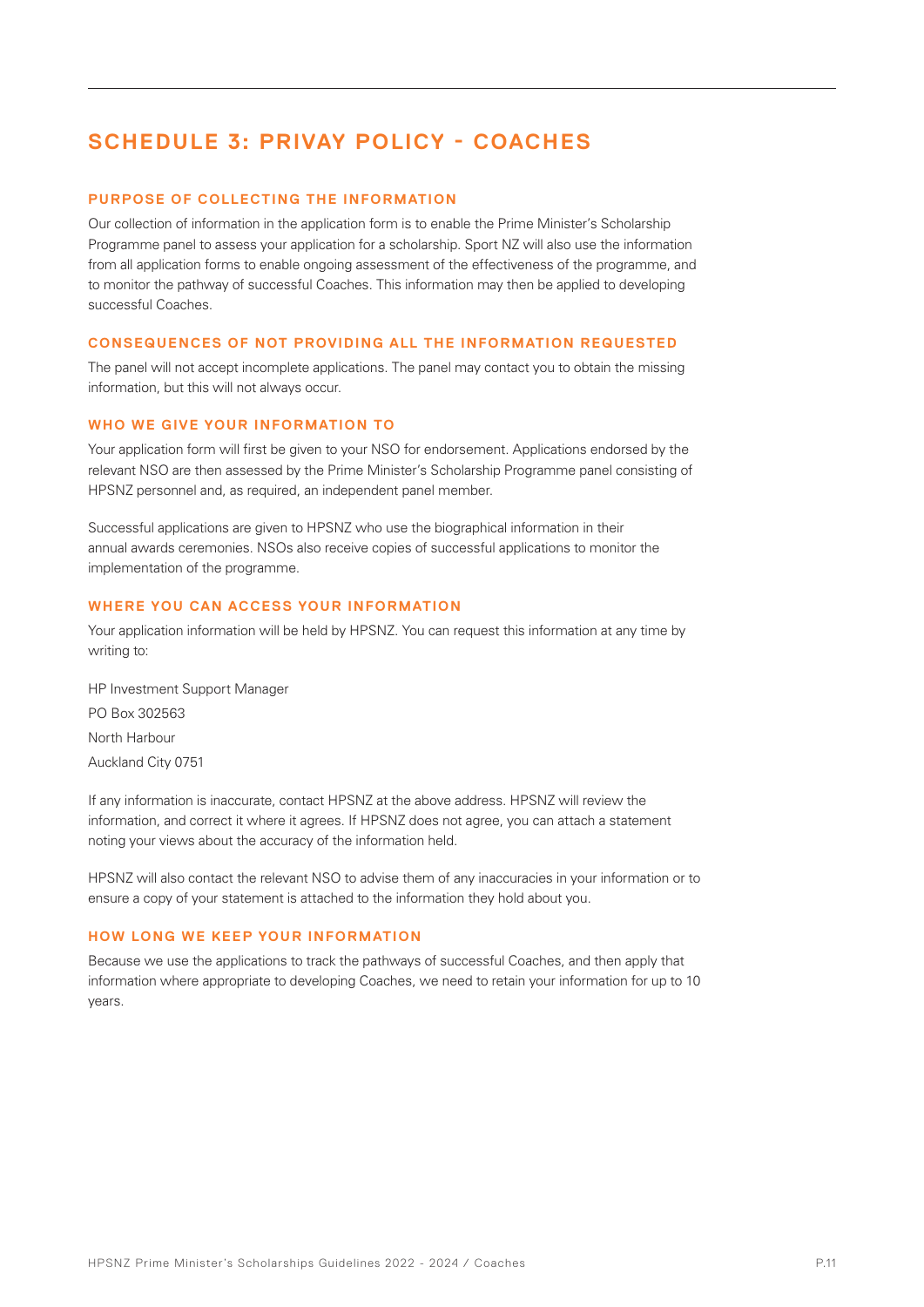## **SCHEDULE 4: INTELLECTUAL PROPERTY**

Intellectual property in the scholarship is agreed by HPSNZ to remain in the ownership of the scholarship recipient and/or NSO and/or HPSNZ (as determined by agreement between them) but subject to the following:

- i. Information contained in an application and/or scholarship report may be used by HPSNZ and Sport NZ for publicity and/or information dissemination purposes.
- ii. HPSNZ may choose to place some limitations around the broader publication or information transfer for information gained as a result of the Prime Minister's Scholarship when HPSNZ and/or the related NSO believe that this information provides a competitive advantage for New Zealand athletes.
- iii. If the scholarship produces intellectual property that has or could in the reasonable opinion of HPSNZ be utilised to provide direct or indirect benefits for Supported Recipients, then the owner of the intellectual property rights must grant a non-transferable royalty free licence to HPSNZ to use the intellectual property solely for the purpose of providing the applied high performance services and facilities to Supported Recipients, but not for commercial purposes or disclosure to, or use by, any other third party.